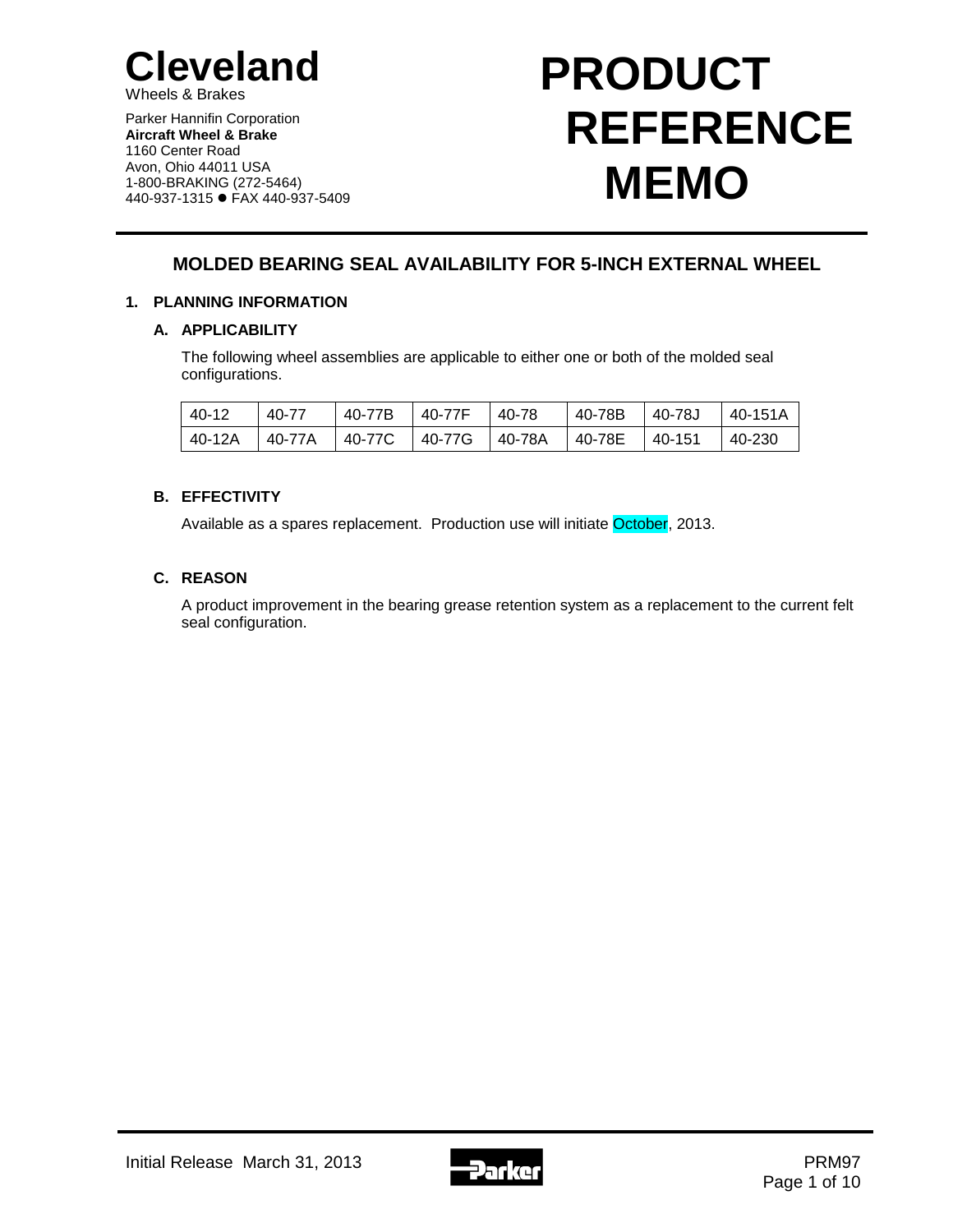

#### **D. DESCRIPTION**

This PRM provides the replacement instructions of the felt seal components in the subject wheel assemblies. The following procedures are provided to assure proper installation of the alternate molded seal.

One new molded bearing seal configuration is available that will significantly improve the prevention of water infiltration into the bearing hub area providing more protection against possible bearing corrosion.

(1) 154-13000 Molded Seal

Refer to Figure 1. The new 154-13000 molded seal configuration and the corresponding current felt seal configuration are listed below.

| Molded Seal Configuration<br>  P / N |  | $ Qty $ Felt Seal Configuration P/N $ Qty $ |  |
|--------------------------------------|--|---------------------------------------------|--|
| 154-13000 Bearing Seal               |  | $ 153-00800$ Ring, Grease Seal $ 2 $        |  |
|                                      |  | $\mid$ 154-00600 Felt, Grease Seal $\mid$ 1 |  |



Figure 1 154-13000 Molded Seal to Felt Seal Comparison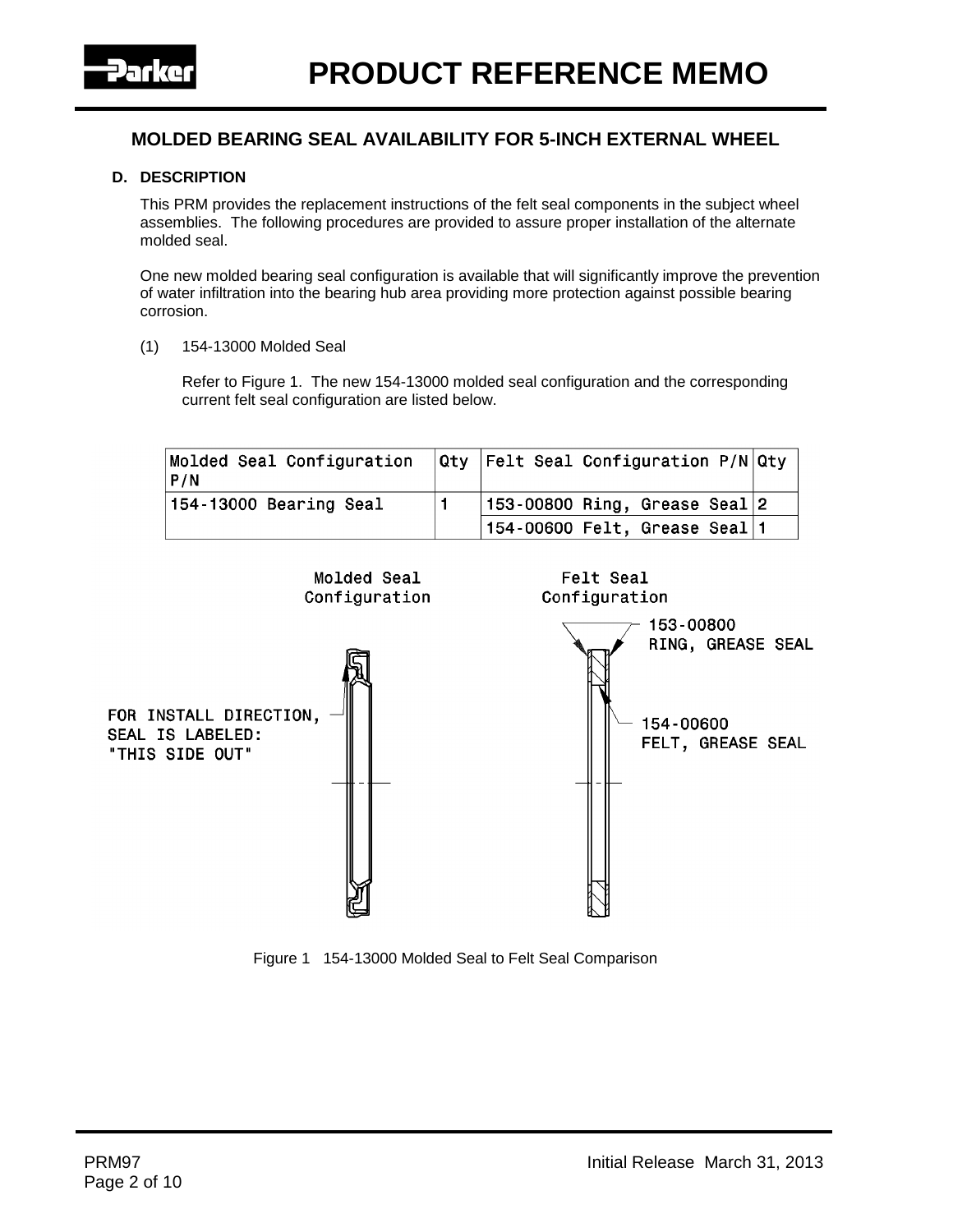

#### **E. COMPLIANCE**

Recommended. At next annual inspection, scheduled overhaul or at owner's discretion.

#### **F. APPROVAL**

The engineering contents of this Product Reference Memo are FAA DER approved.

#### **G. WEIGHT AND BALANCE**

Not affected.

#### **H. OTHER PUBLICATIONS AFFECTED**

AWBPC0001.................Product Catalog

All individual wheel assembly component maintenance manuals and kit installation manuals that are affected by this PRM will be updated at the next scheduled revision.

#### **2. ACCOMPLISHMENT INSTRUCTIONS**

#### **A. IDENTIFICATION**

Refer to the wheel assembly list in paragraph **1.A. APPLICABILITY**. A wheel assembly will use either one or both of the molded seals as an alternate to the existing felt seal configuration.

In addition to or in absence of individual wheel assembly maintenance manuals, refer to the following publications, published by Parker Hannifin – Aircraft Wheel and Brake, for disassembly and assembly procedures; service limits, general maintenance guidelines, and applicable related data. Always obtain the latest issue in effect.

AWBCMM0001 .............Component Maintenance Manual, External Design Wheels & Brakes AWTSG0001.................Technician's Service Guide (formerly PRM64)

Contact technical support for additional assistance.

Parker Hannifin Corporation **Websites:** www.parker.com 1160 Center Road Fax: (440) 937-5409 Attn: Technical Services/Hotline

Aircraft Wheel & Brake Division E-mail: clevelandwbhelp@parker.com Avon, Ohio 44011 U.S.A. Tel: 1-800-BRAKING (1-800-272-5464)

#### **B. REPLACEMENT INSTRUCTIONS**

Refer to the following paragraphs and figures for installation instructions and wheel assembly applicability.

**SAFETY WARNING:** DEFLATE THE TIRE. WORKING ON OR NEAR A FULLY INFLATED TIRE CAN BE DANGEROUS.

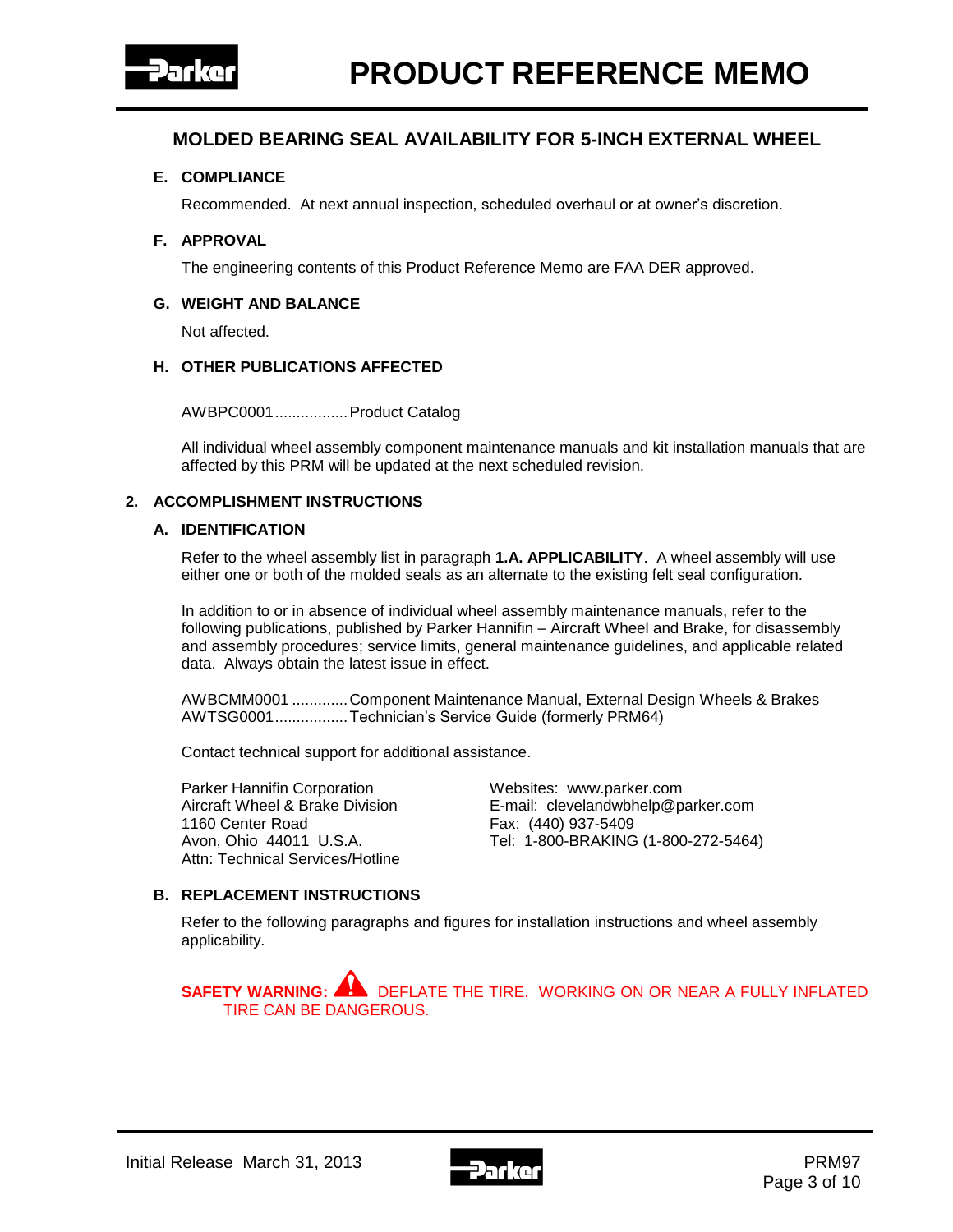

(1) 40-12, 40-12A

Note: All listed wheel assemblies are main wheels. Seal replacement is for the inboard wheel half only.

Refer to Figure 2 and replace the inboard felt seal configuration as follows.

- (a) Deflate the tire.
- (b) Loosen the brake back plate assembly tie bolts which fasten the back plate to the brake housing. Remove the back plate and the insulator shim, if so equipped.
- (c) 40-12 only: Remove the dust shield attachment hardware (washer and screw) and the dust shield.
- (d) Remove the outboard wheel half snap ring and hubcap.
- (e) Remove and retain the axle mounting hardware and slide the wheel/tire assembly off of the axle.
- (f) Remove the inboard wheel half snap ring.
- (g) Remove the felt seal components: 2X 153-00800 grease seal ring and 1X 154-00600 grease seal felt from the inboard wheel half.
- (h) Install the 154-13000 molded seal in the inboard wheel half. Make sure the molded seal is installed correctly by observing "THIS SIDE OUT" in molded characters on the seal.
- (i) Install the inboard wheel half snap ring.
- (j) Slide the wheel assembly onto the axle and install the axle mounting hardware accordance with the Airframe Owner's Handbook manual or wheel assembly component maintenance manual if so equipped. Make sure the inboard bearing is seated.
- (k) Install the outboard wheel half hubcap and snap ring.
- (l) Install the brake insulator shim and fasten the back plate to the brake housing by installing the tie bolts. Tighten the tie bolts to specifications in accordance with the brake assembly component maintenance manual or, if one does not exist, AWBCMM0001, Component Maintenance Manual, External Design Wheels & Brakes.
- (m) 40-12 only: Install the dust shield with the attachment hardware (washer and screw). Tighten the screw to 30 to 40 in-lb.
- (n) Inflate the tire to the service inflation pressure.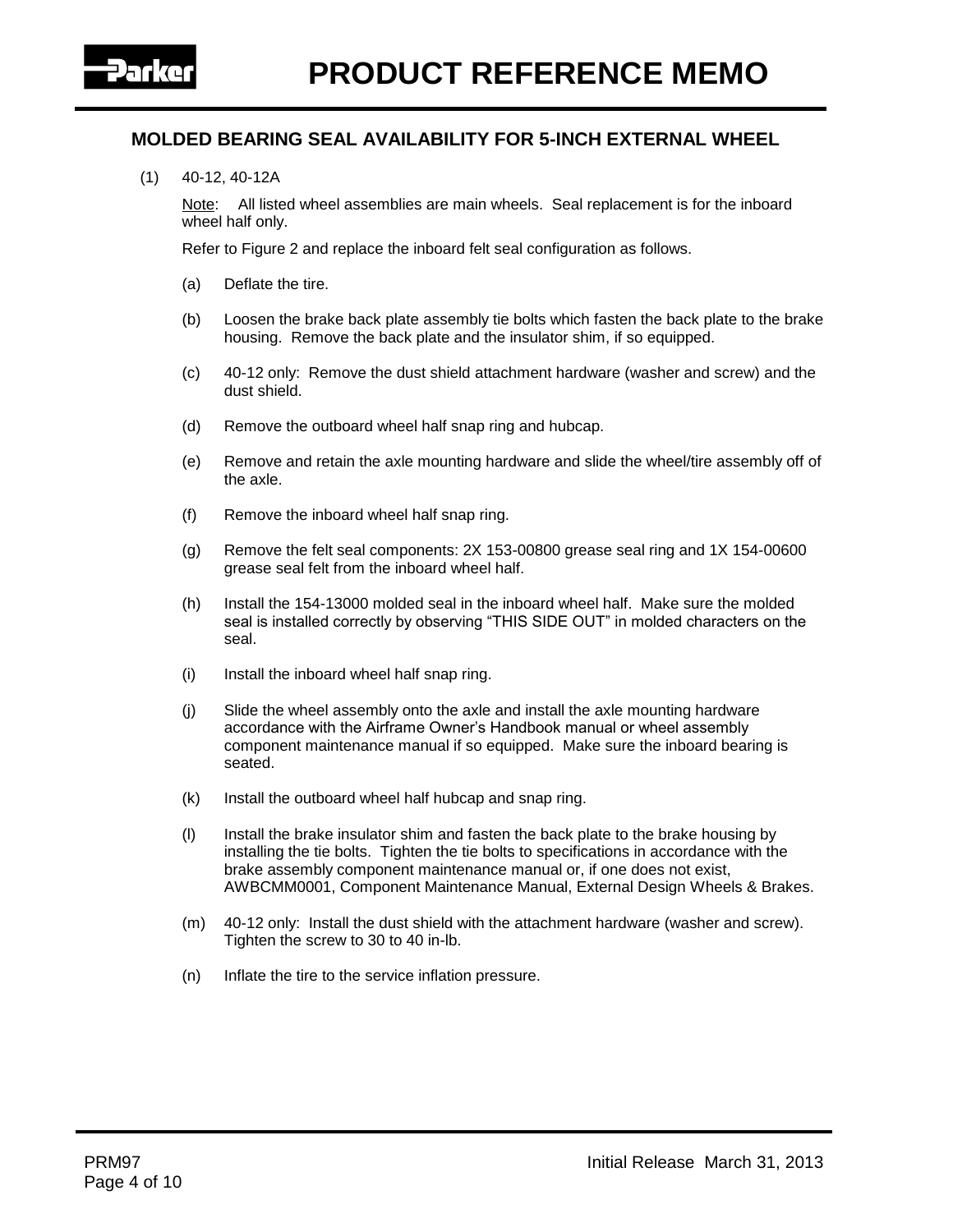

FELT SEAL CONFIGURATION

Figure 2 Felt Seal Configuration Replacement 40-12, 40-12A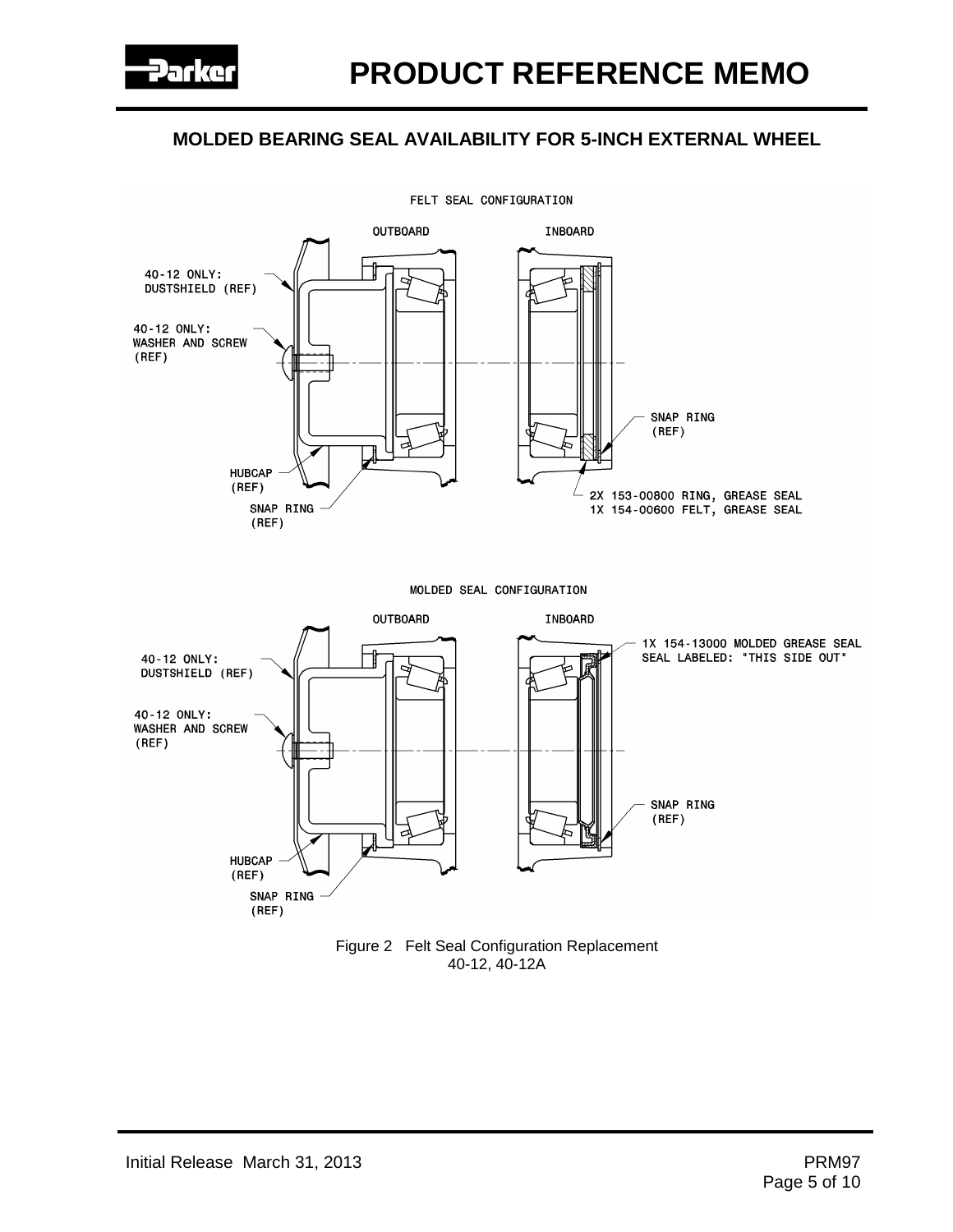

(2) 40-78, 40-78A, 40-78B, 40-78E, 40-78J, 40-151, 40-151A, 40-230

Note: All listed wheel assemblies are main wheels.

Refer to Figure 3 and replace the inboard and outboard felt seal configurations as follows.

- (a) Deflate the tire.
- (b) Loosen the brake back plate assembly tie bolts which fasten the back plate to the brake housing. Remove the back plate and the insulator shim, if so equipped.
- (c) Remove any optional equipment to expose the axle mounting hardware such as a dust shield.
- (d) Remove and retain the axle mounting hardware and slide the wheel/tire assembly off of the axle.
- (e) Remove the snap rings from both wheel halves.
- (f) Remove the felt seal components: 2X 153-00800 grease seal ring and 1X 154-00600 grease seal felt from each wheel half.
- (g) For each wheel half, install the 154-13000 molded seal. Make sure the molded seal is installed correctly by observing "THIS SIDE OUT" in molded characters on the seal.
- (h) Install the snap rings for each wheel half.
- (i) Slide the wheel assembly onto the axle and install the axle mounting hardware accordance with the Airframe Owner's Handbook manual or wheel assembly component maintenance manual if so equipped. Make sure the inboard bearing is seated.
- (j) Install the brake insulator shim, if so equipped, and fasten the back plate to the brake housing by installing the tie bolts. Tighten the tie bolts to specifications in accordance with the brake assembly component maintenance manual or, if one does not exist, AWBCMM0001, Component Maintenance Manual, External Design Wheels & Brakes.
- (k) Install any optional equipment such as a dust shield.
- (l) Inflate the tire to the service inflation pressure.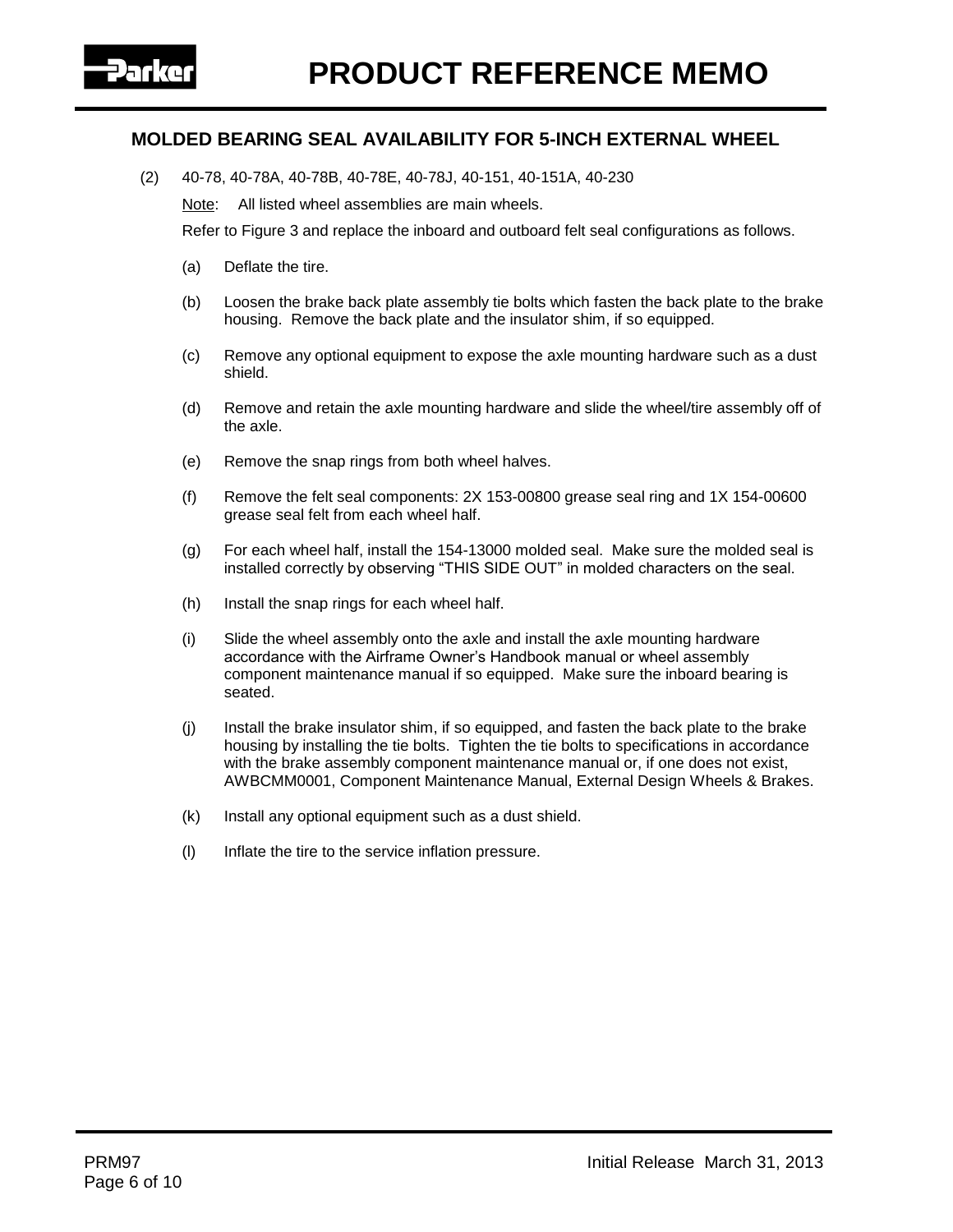

FELT SEAL CONFIGURATION



Figure 3 Felt Seal Configuration Replacement 40-78, 40-78A, 40-78B, 40-78E, 40-78J, 40-151, 40-151A, 40-230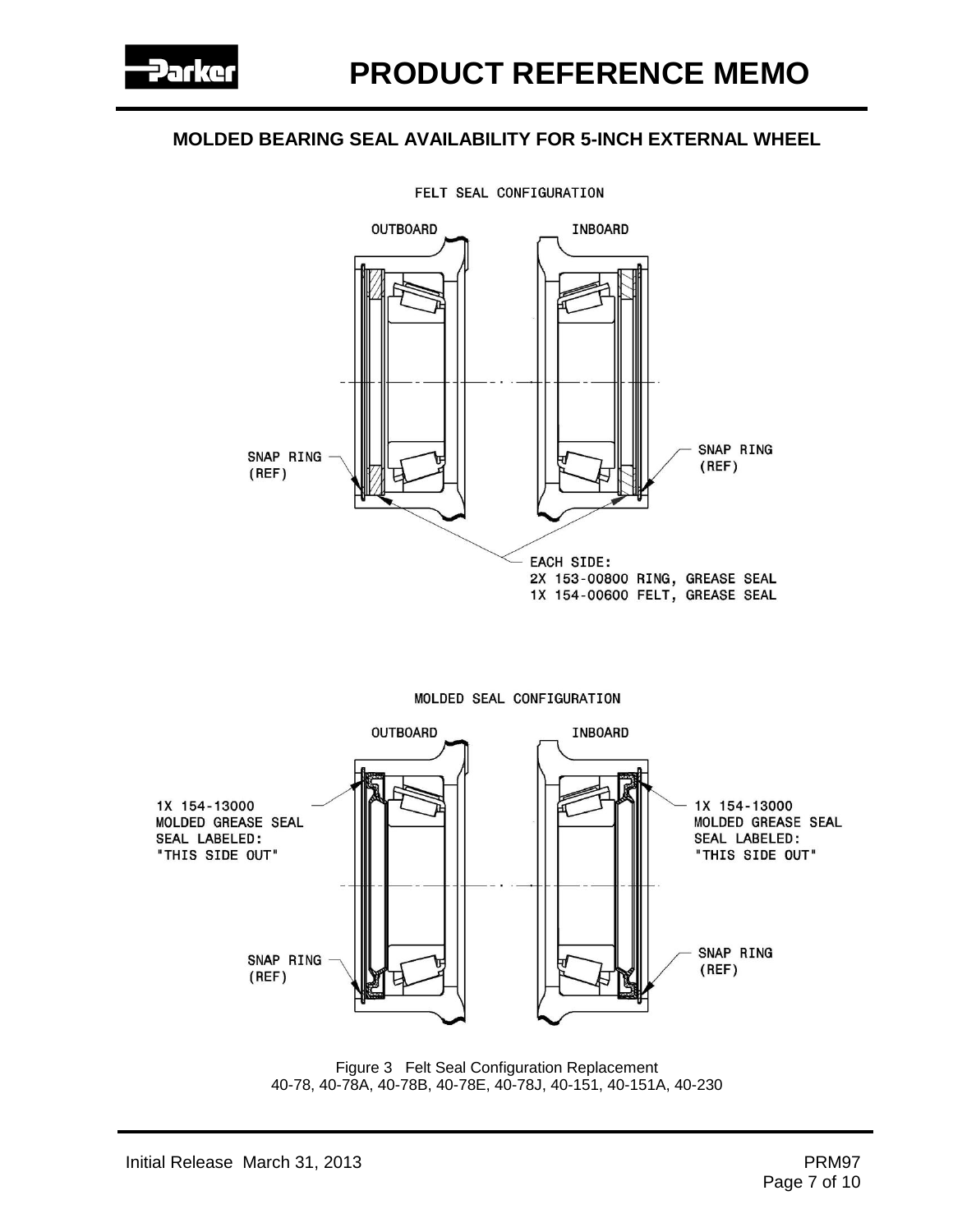

(3) 40-77, 40-77A, 40-77B, 40-77C, 40-77F, 40-77G

Note: All listed wheel assemblies are nose wheels.

Refer to Figure 4 and replace the inboard and outboard felt seal configurations as follows.

- (a) Deflate the tire.
- (b) Remove any optional equipment to expose the axle mounting hardware such as a dust shield.
- (c) Remove and retain the axle mounting hardware and slide the wheel/tire assembly off of the axle.
- (d) Remove the snap rings from both wheel halves.
- (e) Remove the felt seal components: 2X 153-00800 grease seal ring and 1X 154-00600 grease seal felt from each wheel half.
- (f) For each wheel half, install the 154-13000 molded seal. Make sure the molded seal is installed correctly by observing "THIS SIDE OUT" in molded characters on the seal.
- (g) Install the snap rings for each wheel half.
- (h) Slide the wheel assembly onto the axle and install the axle mounting hardware accordance with the Airframe Owner's Handbook manual or wheel assembly component maintenance manual if so equipped. Make sure the inboard bearing is seated.
- (i) Install any optional equipment such as a dust shield.
- (j) Inflate the tire to the service inflation pressure.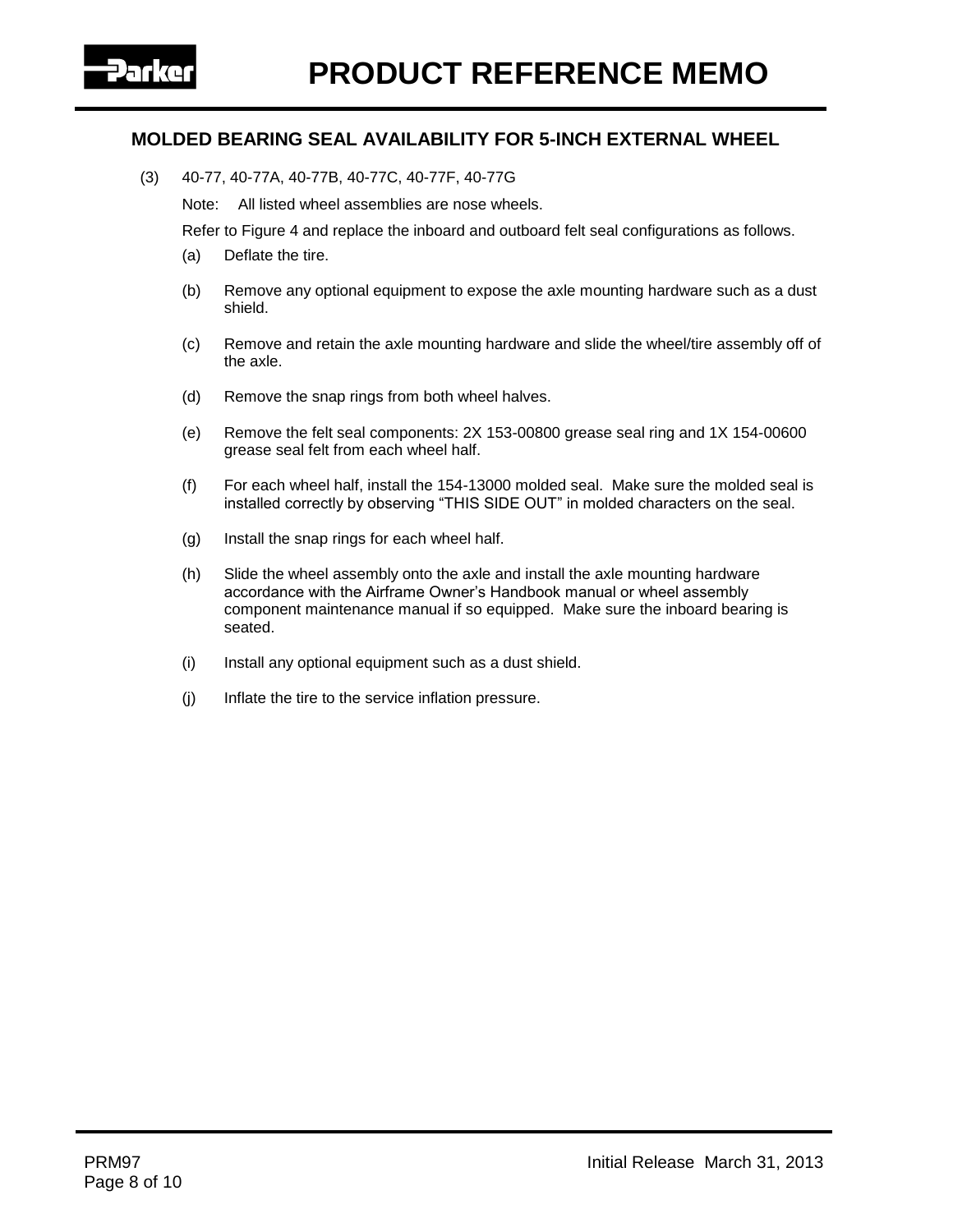

#### FELT SEAL CONFIGURATION





Figure 4 Felt Seal Configuration Replacement: 40-77, 40-77A, 40-77B, 40-77C, 40-77F, 40-77G